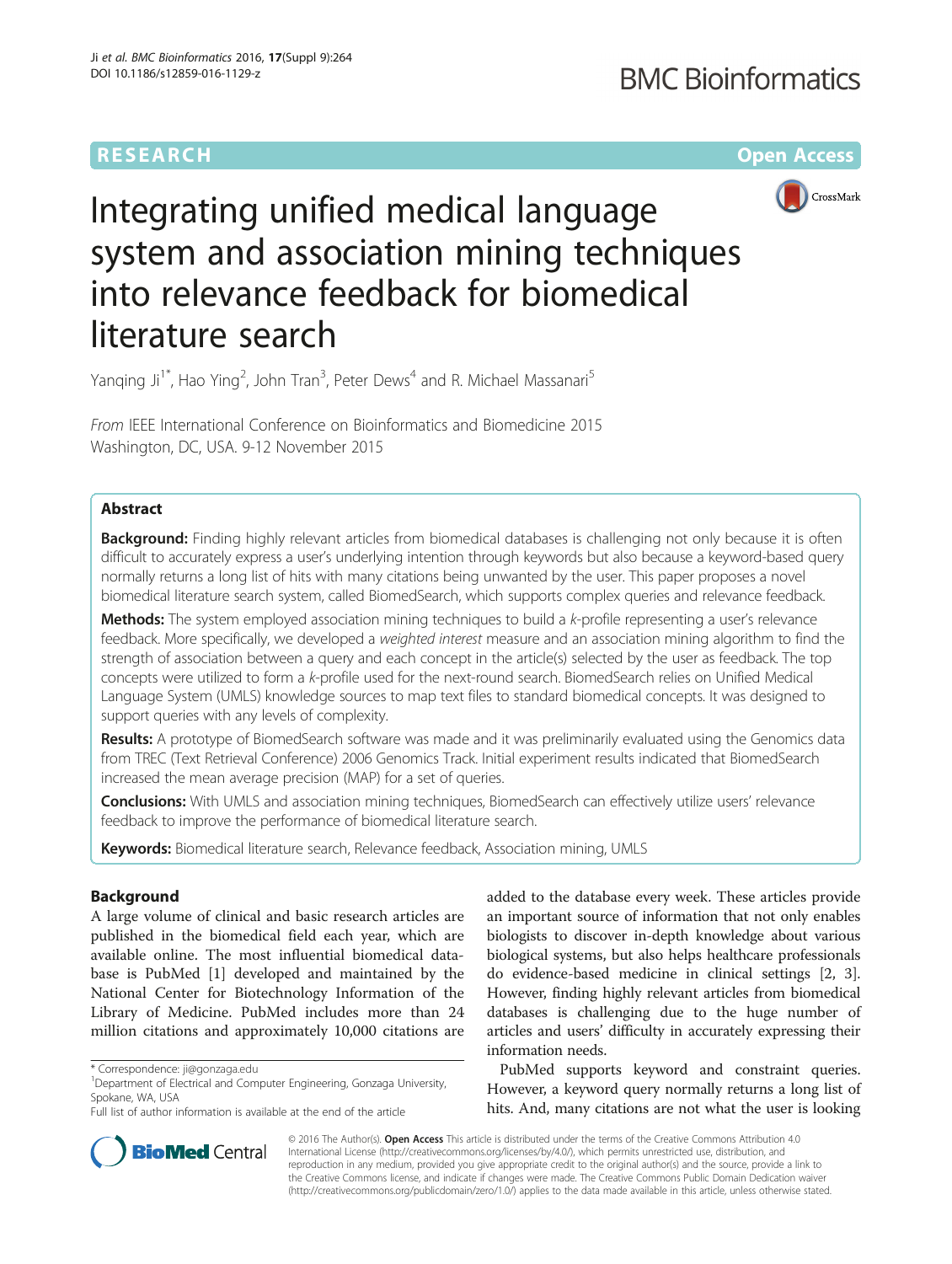for even though they meet the keyword search criteria. For example, the keyword "Parkinson's disease" retrieves more than seventy thousand articles. Adding a couple of constraints could narrow down the results but the returned list is still likely too long for users to review each hit. Furthermore, the quality of the query results is poor when users only vaguely know what they need and cannot provide precise keywords.

To shorten the returned results and improve the query quality, researchers have studied various querying strategies. For example, Murphy et al. attempted to use controlled vocabulary and key terms to formulate appropriate queries [\[4\]](#page-10-0). Sneiderman and his colleagues explored how knowledge-based approaches could facilitate finding practical clinical advice in the biomedical literature [[5\]](#page-10-0). Instead of studying different querying methodologies, a couple of researchers tried to utilize clustering techniques or biomedical ontologies to re-organize the presentation of the returned results to users [\[6, 7\]](#page-10-0). Some other researchers have investigated how to employ citation information to compute the importance of articles and apply it to rank the results [\[8](#page-10-0), [9\]](#page-10-0). This ranking may not conform to users' query intentions due to the fact that, even with the same keyword query, users' specific information needs are typically widely varied [\[10](#page-10-0)]. Machine learning techniques have also been applied to search relevant articles by ranking articles according to a learned relevance function [\[11, 12\]](#page-10-0). One limitation of these techniques is that a large number of training articles must be provided in order to achieve a reasonable learning accuracy.

Relevance feedback technique represents an established technique in information retrieval to improve retrieval performance [\[13\]](#page-10-0). It has been applied to biomedical literature search [\[10, 14](#page-10-0)]. This technique utilizes users' feedback, implicitly or explicitly, on previous search results to generate new search results that are supposedly more closely related to users' specific information needs. The use of this technique in biomedical literature search is still limited. States et al. proposed an implicit relevance feedback approach [[14](#page-10-0)] that automatically save information on citations a user has viewed during search and browsing, and uses this information to construct a statistical profile representing the user's choices. This profile is then employed to rank future searches. Yu et al. developed a multi-level relevance system, called RefMed, for PubMed [[10](#page-10-0)]. Once a user's feedback is received, the system induces a relevance function from the feedback using a learning method called RankSVM. This function is then used to rank the results. Like PubMed, both relevance feedback systems support keyword queries for initial search. Thus, the effectiveness of these systems partially depends on users' ability in selecting proper keywords. If keywords are not properly chosen, the top returned results may not include any relevant articles, which makes

relevance feedback systems not work. On the other hand, these systems do not support complex topic or question queries where each query may contain punctuation, stop words, etc. The reason is that these queries may return nothing for initial search, which also makes relevance feedback systems not work.

In this paper, we propose a novel relevance feedback system, called BiomedSearch, for biomedical literature search which is designed to support complex topic queries where each topic can be one or more keywords, a question with stop words, or even a paragraph describing a topic of interest. The system conducts the search process using UMLS knowledge sources, text mining techniques, relevance feedback approach, and association mining techniques. Specifically, BiomedSearch has the following key features:

- BiomedSearch is supported by UMLS (Unified Medical Language System) knowledge sources. Both search topics and articles are converted to standard biomedical concepts using UMLS Metathesaurus, a biomedical vocabulary and standard database. The matching between a topic and each article is done through these standard concepts instead of ad-hoc keywords.
- BiomedSearch supports topic queries with any levels of complexity. Each topic can include any number of keywords, questions, or sentences. Most keyword-based search engines do not support complex topic search. For example, if a question "How do Cathepsin D (CTSD) and apolipoprotein E (ApoE) interactions contribute to Alzheimer's disease?" is searched in PubMed, nothing is returned.
- Association mining techniques are integrated into the relevance feedback approach for next-round article retrieval. Specifically, once a user "pushes the feedback," association mining techniques are used to compute the strength of association between the search topic and each biomedical concept in the selected article(s). We propose a weighted interest measure and an association mining algorithm to evaluate the strength of associations. The top  $k$  concepts form a profile which represents the user's intention. This profile is then matched with each article and places those articles that the user is most like to view at the top of the next returned list. More details about the application of association mining techniques will be discussed in Section III. To the best of our knowledge, our work is the first attempt to integrate association mining into relevance feedback for biomedical literature search.
- The relevance feedback mechanism used by BiomedSearch requires minimum user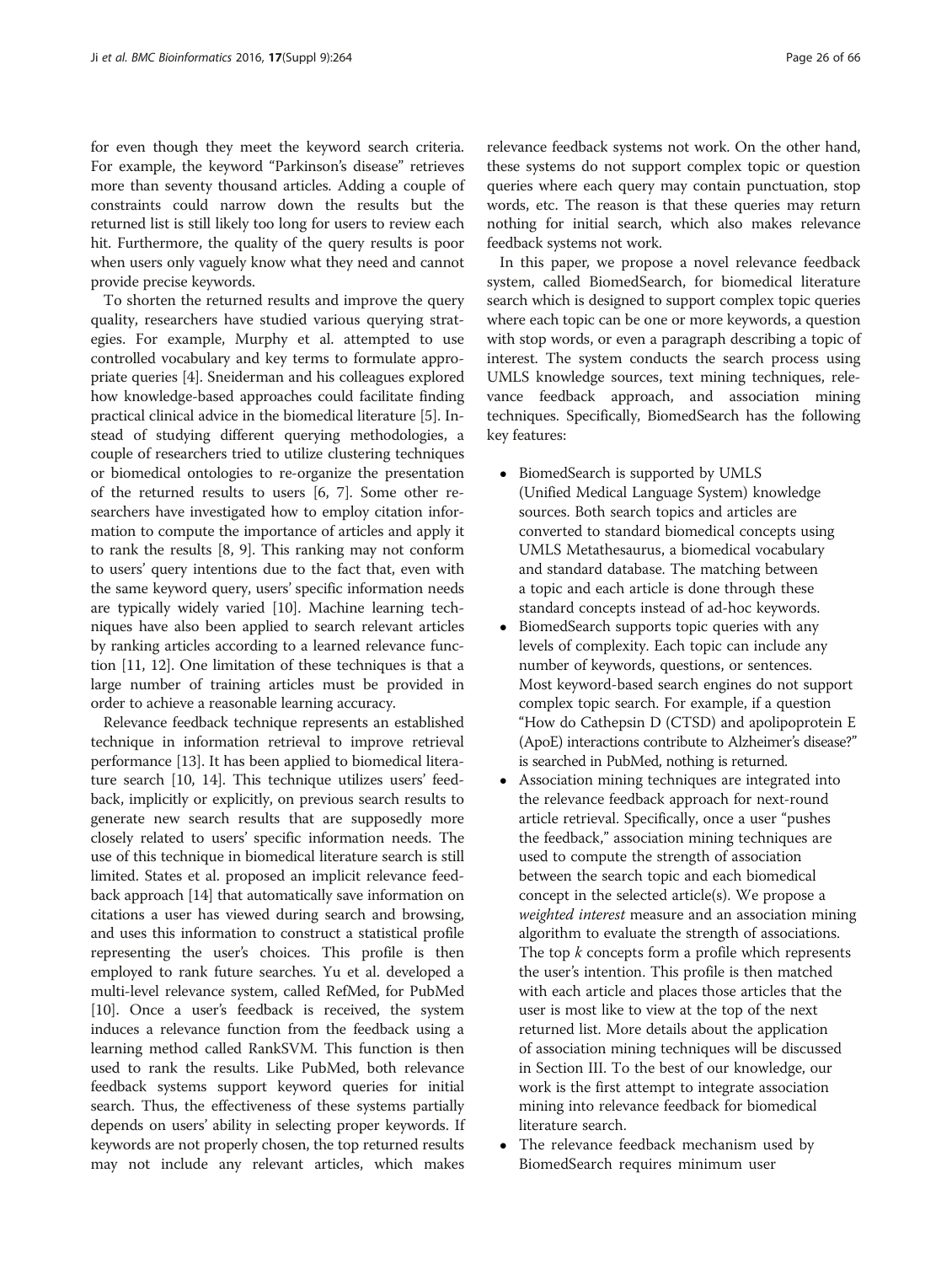interactions. Users only need to provide whether an article is relevant or not without further details. In addition, the users can select any number of relevant articles.

## Background on UMLS and association mining UMLS

The UMLS is a set of files and software that brings together many health and biomedical vocabularies and standards that can be used to enhance or develop biomedical and health-related applications, such as electronic health records, classification tools, dictionaries and language translators. It also enables interoperability between computer systems. The UMLS contains three tools which are called knowledge sources: Metathesaurus, Semantic Network, and SPECIALIST Lexicon and Lexical Tools. The Semantic Network and Lexical Tools to were used to produce the Metathesaurus. However, each tool can be accessed separately or in any combination according to users' needs. In this study, the Metathesaurus were used to convert free text to standard biomedical concepts.

The UMLS Metathesaurus comprises over 1 million health and biomedical concepts from over 100 controlled vocabularies such as International Classification of Diseases version 10 (ICD-10), Medical Subject Headings (MeSH), etc. Each concept has a unique identification (ID) as well as specific attributes defining its meaning. The UMLS Metathesaurus has been applied to several biomedical information retrieval fields such as classification [[15](#page-10-0), [16](#page-10-0)], re-organization of search results [\[17\]](#page-10-0), matching patient records to biomedical articles [[18](#page-10-0)], relation extraction [[19\]](#page-10-0), semantic similarity [[20\]](#page-10-0), and medical question answering [[21](#page-10-0)].

#### Association mining

Association mining intends to discover association rules in the form of  $X \rightarrow Y$  from large datasets, where X and Y are two disjoined itemsets, i.e.,  $X \cap Y = \emptyset$  [[22](#page-10-0)]. An association rule indicates that the presence of  $X$  implies the presence of Y. Both X and Y can have one or more items. Association mining was first proposed to discover regularities between products in large-scale transaction data from supermarkets [[22](#page-10-0)]. For example, the rule {cheese,  $milk$   $\rightarrow$  {eggs} found in the sales data of a supermarket would indicate that if customers buy cheese and milk together, they are likely to also buy eggs. Such information can be utilized as the basis for decisions about marketing activities such as promotional pricing or product placements.

The strength of an association rule is assessed by various interestingness measures such as confidence [[22](#page-10-0)], IS [[23](#page-10-0)], Klosgen's measure [[24](#page-10-0)], interest [[25\]](#page-10-0), and so forth. The definitions of these measures are typically based on the

frequency counts related to both  $X$  and  $Y$  in a dataset. Many researchers have applied various measures and algorithms to mine different types of data, especially in the medical domain where finding the potential associated factors for particular medical conditions is a fundamental objective [\[26](#page-10-0)–[33](#page-11-0)]. For instance, Jin et al. attempted to mine unexpected associations with applications in signaling potential adverse drug reactions caused by a single drug using administrative health databases [[27](#page-10-0)]. They tried to discover associations between two events  $X$  and  $Y$ where  $Y$  occurs unexpectedly within a period  $T$  after  $X$ . Noren et al. proposed another association mining method which contrasts the observed-to-expected ratio in a time period after  $X$  to the observed-to-expected ratio in a control period before  $X$  [\[26\]](#page-10-0). Concaro et al. extended traditional temporal association mining by handling both point-like events and interval-like events (e.g., drug consumption) [\[29\]](#page-11-0).

#### **Mathods**

Figure [1](#page-3-0) presents the BiomedSearch system architecture. A user can trigger the system by entering a topic of interest. The topic as well as all the articles is converted to standard biomedical concepts. The concepts in the topic are used to match those in each article in order to return an initial ranked list for the user. The user reviews the initial results and selects one or more articles as relevance feedback. After that, association mining techniques are used to rank the concepts in the selected article(s) according to their strength of association with the search topic. The top  $k$  concepts are selected to represent the user's intention. The same process is utilized to find the top  $k$  concepts in each of the articles. All the articles are ranked based on the similarity between the top  $k$  concepts from each article and those from the selected article(s). The user can do multi-round relevance feedback until he/she finds the desirable articles. The details of each component in Fig. [1](#page-3-0) are described below.

#### UMLS ontology mapping

In BiomedSearch, the whole search process is conducted using standard biomedical concepts instead of ad-hoc keywords or terms. In the context of this study, a biomedical concept refers to a standard biomedically meaningful term with a unique identification defined in the UMLS Metathesaurus.

We assume that all articles are stored in a database. If the articles are not text files (e.g., pdf, html), they need to be converted to text files. In order to map articles to biomedical concepts, the text files are sent to UMLS servers one by one through Java-based APIs provided by UMLS. The UMLS servers are maintained by National Library of Medicine (NLM). These servers hold the Metathesaurus and a set of lexical tools. Once a text file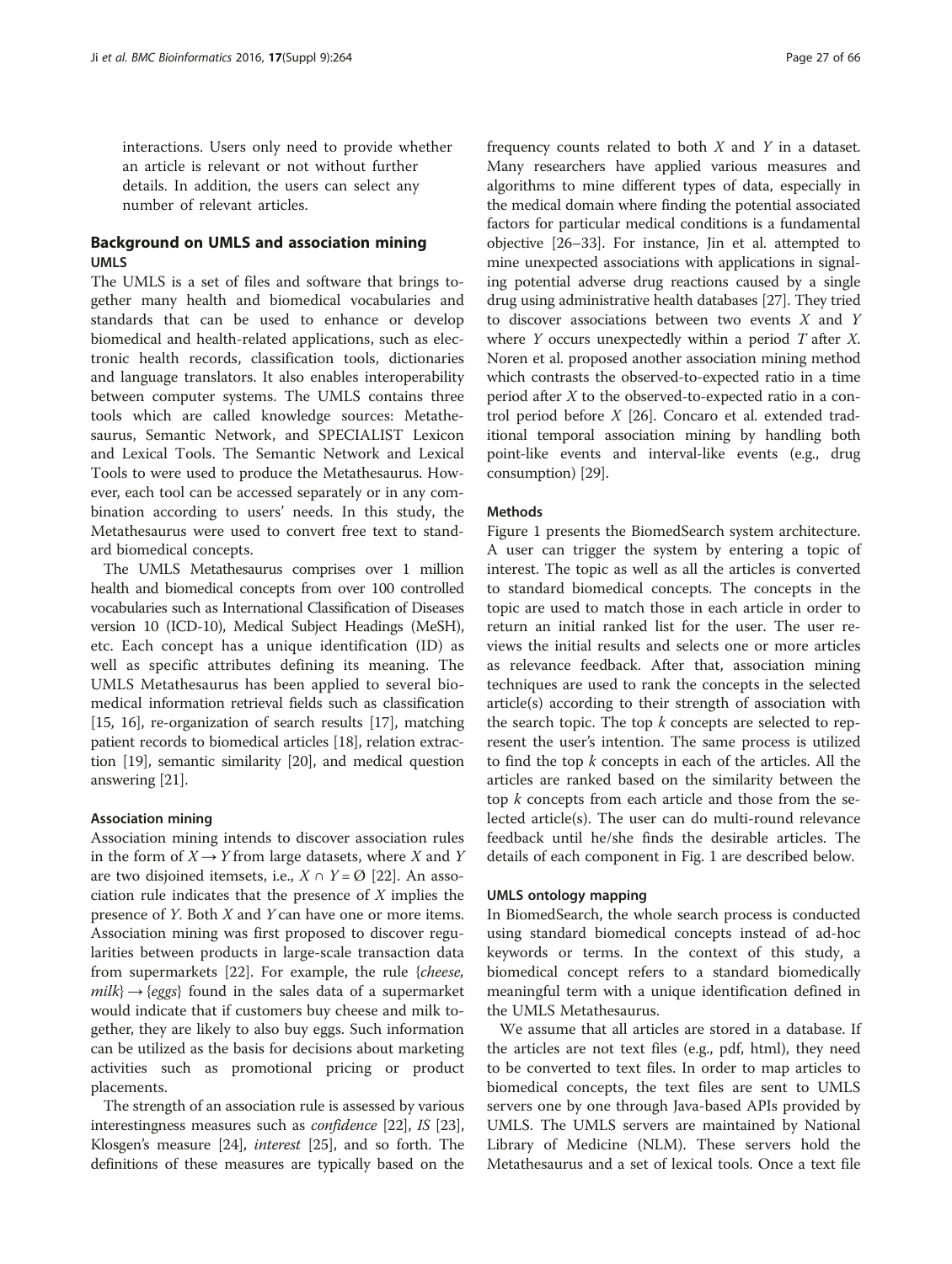<span id="page-3-0"></span>

is received by the servers, it is broken down into sentences, each of which is further broken into phrases. Each phrase is mapped to one or more standard concepts in Metathesaurus by a lexical tool called MetaMap [[34\]](#page-11-0). The servers generate a MetaMap file containing each phrase and its matched concepts and return it to users' local computer. Note that each phrase may be mapped to multiple concepts, each of which is associated with a score. The higher the score, the closer the phrase matches the concept.

Figure 2 presents two example phrases and their matched concepts in a MetaMap file. The number at the beginning of each line is the matching score. The code started with 'C' represents the unique concept identification (ID) number for the matched biomedical concept shown next. The term within the bracket at the end of each line is the sematic type of the biomedical concept. In UMLS, semantic types represent a set of broad subject categories that provide a consistent categorization of all concepts defined in the UMLS Metathesaurus.

After the MetaMap file for each article is obtained, the mapped concept IDs for each phrase in a MetaMap file

| <b>Phrase: " contribute to CFTR export "</b>                   |
|----------------------------------------------------------------|
| Meta Candidates (Total=4; Excluded=0; Pruned=0; Remaining=4)   |
| 770 C0056889:CFTR [Amino Acid, Peptide, or Protein]            |
| 770 C0699789: Export [Phenomenon or Process]                   |
| 770 C1413365:CFTR [Gene or Genome]                             |
| 770 C1880177: Contribute [Activity]                            |
| <b>Phrase: "from the endoplasmic reticulum?"</b>               |
| Meta Candidates (Total=3; Excluded=0; Pruned=0; Remaining=3)   |
| 1000 C0014239: Endoplasmic Reticulum [Cell Component]          |
| 861 C0035295: Reticulum [Body Part, Organ, or Organ Component] |
| 789 C0598268:Endoplasm [Cell Component]                        |
|                                                                |

are extracted and saved in a new file. If a phrase is mapped to multiple concepts, those concept IDs whose scores are larger than a limit are retrieved. In this study, the score limit is set 500 by the biomedical professionals in our project team. Given the two example phrases in Fig. 2, seven concept IDs are extracted, one for each mapped concept. In addition, if a phrase appears multiple times in an article, its mapped concept IDs will be recorded multiple times in the new file. With the same procedure, users' queries can also be converted to concept IDs which represent users' information needs. The following matching and processing will only deal with these concept IDs.

#### Initial search and ranking

As we mentioned in Introduction, the initial search is also important and must be effective. If the initial top results do not include any relevant articles, a user has to review more articles deep in the returned list. The number of articles that will be reviewed by a user depends on the user's patience and available time. In this study, we use accumulative term frequency-inverse document frequency (TF-IDF) to rank the articles for the initial search. TF-IDF is an established weighting scheme in information retrieval and text mining [[35](#page-11-0)]. It overweights a term by its frequency in the document and underweights it by the log of how common it is in a collection of documents. It essentially makes the TF-IDF value higher for a term that has high frequency in a document but is less likely contained by the other documents in a collection. In this context, a term is actually a concept ID and a document refers to a biomedical article. To be consistent with the notation of TF-IDF, we use the term "document" to represent an article in the following discussions.

Let  $D = \{d_1, d_2, ..., d_1, ..., d_m\}$  be a set of documents. Let Fig. 2 Example Phrases and Their Matched Concepts in a MetaMap File  $C = \{c_1, c_2, ..., c_j, ..., c_p\}$  be a set of unique biomedical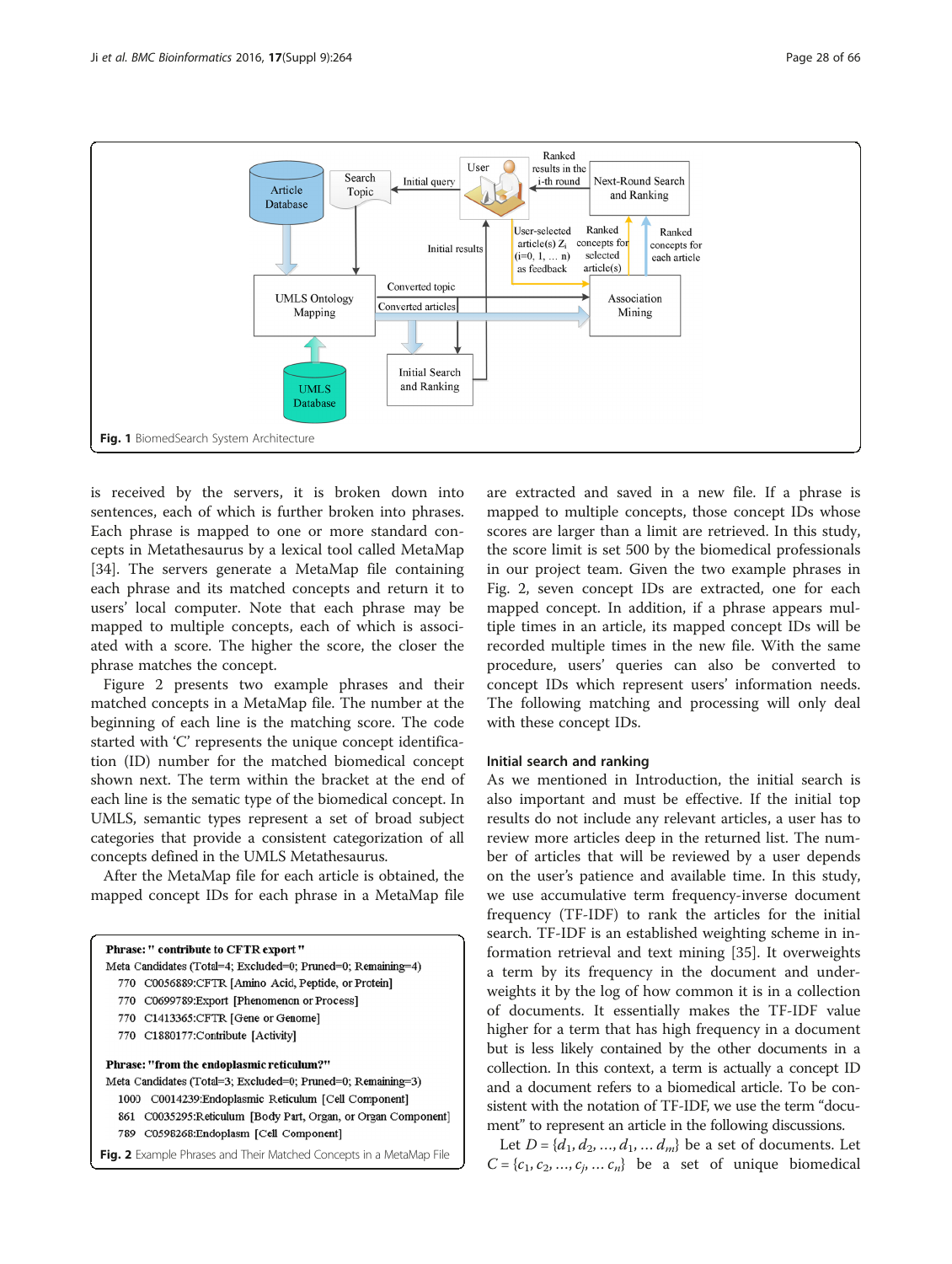concepts contained by a document  $d_i$ . Term frequency (TF) measures how often a term appears in a document. Terms that appear in a document more times are more likely to be important within the document. The term frequency for a concept  $c_i$  in a document  $d_i$  is defined as the frequency of  $c_i$  in  $d_i$  divided by the total number of concepts in  $d_i$ . That is,

$$
TF_{c_j}^{d_i} = \frac{f_{c_j}^{d_i}}{\sum_{j=1}^n f_{c_j}^{d_i}}
$$
 (1)

where  $f_{c_j}^{d_i}$  represents the frequency of a concept  $c_j$  in  $d_i$ . The inverse document frequency (IDF) examines the general importance of a term in a set of documents D. It is defined as

$$
IDF_{c_j}^D = log \frac{|D|}{DF_{c_j}}
$$
\n<sup>(2)</sup>

where  $|D|$  represents the total number of documents in D, and  $DF_{ci}$  is the total number documents that contain the concept  $c_j$ . The TF-IDF weight of a concept  $c_j$  in  $d_i$ is defined as its TF multiplied by IDF. That is,

$$
TF-IDF_{c_j}^{d_i} = TF_{c_j}^{d_i} * IDF_{c_j}^{D} = \frac{f_{c_j}^{d_i}}{\sum_{j=1}^{n} f_{c_j}^{d_i}} * log \frac{|D|}{DF_{c_j}} \quad (3)
$$

Let  $Q = \{c_1, c_2, ..., c_k, ..., c_l\}$  be a query that typically contains a much smaller set of concepts. We use accumulative TF-IDF weights of all the concepts in Q to rank all the documents in D. That is, for each document, we first compute the TF-IDF weight of each concept in Q and then sum up these weights. We define accumulative TF-IDF, named A-TF-IDF, for a document  $d_i$  relative to a query Q as below:

$$
A - TF - IDF_Q^{d_i} = \sum_{k=1}^l TF - IDF_{c_k}^{d_i} = \sum_{k=1}^l TF_{c_k}^{d_i} * IDF_{c_k}^D
$$

$$
= \sum_{k=1}^l \left( \frac{f_{c_k}^{d_i}}{\sum_{j=1}^n f_{c_j}^{d_i}} * log \frac{|D|}{DF_{c_k}} \right)
$$
(4)

After the A-TF-IDF is computed for each document, the documents are ranked according to their A-TF-IDF values. The document with a higher A-TF-IDF value will be ranked higher. The ranked list is then returned as initial results to users. The users can review the top documents and select one or more relevant documents as feedback for further search.

#### Association mining

Once BiomedSearch receives the user-selected document(s)  $Z$  as feedback, association mining techniques are employed to find the strength of association between the query Q and each unique concept in Z. The concepts in Z are ranked according to their strength of association with Q. The top  $k$  concepts are then selected to form a profile that represents the user's query interest and is used for next-round search.

In this study, we extend the interest measure and define a weighted interest measure. The original interest measure, I, is defined as

$$
I = \frac{Nf_{XY}}{f_X * f_Y} \tag{5}
$$

where  $f_x$  and  $f_y$  represent the number of transactions/records that contain  $X$  and  $Y$ , respectively. N is the total number transactions in the dataset and  $f_{XY}$  is the total number of transactions that contain both  $X$  and  $Y$ . The  $I$ measure is inspired by the statistical independence theory. That is, If  $X$  and  $Y$  are statistically independent, then  $P(X, Y) = P(Y) \times P(Y)$ . The above definition can be transformed to the following format:

$$
I = \frac{f_{XY}/N}{(f_X/N) * (f_Y/N)}
$$
(6)

One can see that  $f_{XY}/N$  is an estimate for the joint probability P  $(X, Y)$ , while  $f_X/N$  and  $f_Y/N$  are the estimates for  $P(X)$  and  $P(Y)$ , respectively. Therefore, the I measure compares the frequency of a pattern against a baseline frequency obtained under the statistical independence assumption. The measure indicates an association if its value is larger than 1.

In this study, a query Q and each concept in the userselected document(s) Z forms an association rule, i.e.,  $Q \rightarrow \{c_i\}$ , where  $c_i$  represents a concept in Z. The total number of association rules is equal to the number of unique concepts covered by Z. To apply association mining techniques, we split  $Z$  into sentences where each sentence is analogous to a transaction and contains a list of concepts. This split is reasonable since concepts that appear in the same sentence generally have stronger relationships. However, since Q may include multiple concepts, the chance that all these concepts appear in the same sentence is low. This would cause the frequency of Q (i.e.,  $f<sub>O</sub>$ ) to be vey low or even zero. To solve this problem, we propose a *weighted interest* measure, called  $I^w$ , to support partial count when only part of Q is contained by a sentence. The partial count of  $O$  in a sentence  $s_i$  is defined as the number of concepts contained by the sentence divided by the total number of concepts in Q. That is,

$$
CNT(Q)_{S_i} = \frac{|\{c|c \in Q, c \in S_i\}|}{|Q|} \tag{7}
$$

where | | represents the total number of elements in a set. With this definition, the count of  $Q$  is not binary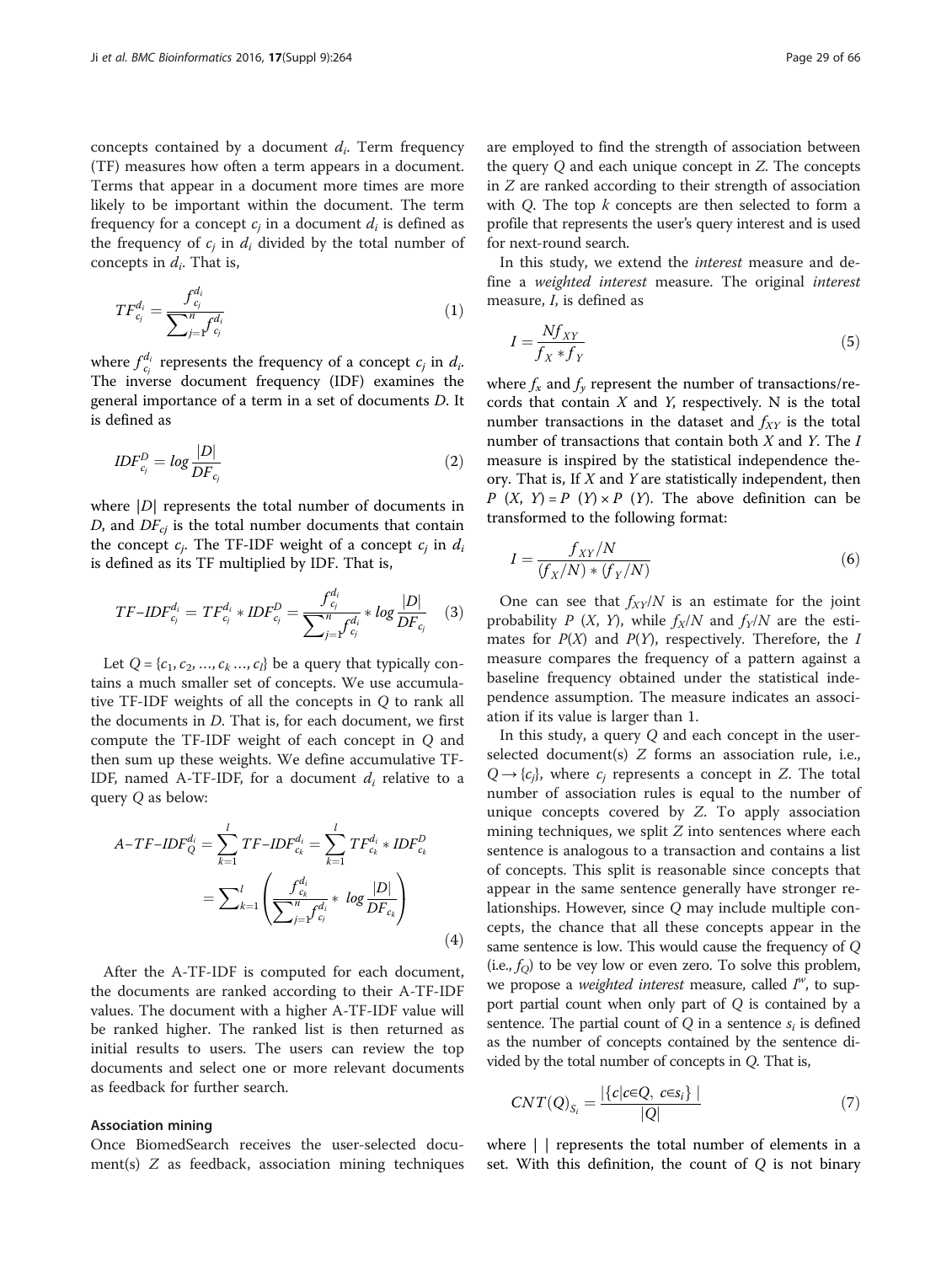(i.e., 0 or 1) any more. It can be any value between 0 and 1. We define weighted frequency of Q below:

$$
f''_Q = \sum_{i=1}^{|Z|} CNT(Q)_{s_i}
$$
  
= 
$$
\sum_{i=1}^{|Z|} \frac{|\{c|c \in Q, c \in s_i\}|}{|Q|}
$$
 (8)

where  $|Z|$  represents the total number of sentences in Z.

The count of  $c_i$  in a sentence  $s_i$  is still binary. If the sentence contains  $c_i$ , the count of  $c_i$  is 1. Otherwise, it is 0. i.e.,

$$
CNT(c_j)_{s_i} = \begin{cases} 1, & if \ c_j \in s_i \\ 0, & otherwise \end{cases} \quad (9)
$$

The frequency of  $c_i$  in Z is the sum of each count:

$$
f_{c_j} = \sum_{i=1}^{|Z|} CNT(c_j)_{s_i}
$$
 (10)

The partial count of  $Q \cup c_i$  in a sentence is defined as

$$
CNT(Q \cup c_j)_{s_i} = CNT(Q)_{s_i} * CNT(c_j)_{s_i}
$$
\n(11)

Since  $CNT(c_j)_{s_i}$  is either 1 or 0,  $CNT(Q \cup c_j)_{s_i}$  is equal to  $CNT(Q)_{s_i}$  if  $c_j \in s_i$ . Otherwise,  $CNT(Q \cup c_j)_{s_i}$  is 0. The weighted frequency of  $Q \cup c_j$  in Z is defined below:

$$
f^{\mathbf{w}}_{Q_{c_j}} \sum\nolimits_{i=1}^{|Z|} CNT(Q \cup c_j)_{s_i}
$$
 (12)

Given the above definitions, the weighted interest measure, relative to  $c_i$ , is defined as

$$
I_{c_j}^w = \frac{Nf_{Qc_j}^w}{f_Q^w * f_{c_j}}
$$
\n(13)

Using this measure, we can calculate the strength of association between a query Q and each concept in the user-selected document(s) Z. Note that these calculations are same, no matter whether the user selects one or more articles as feedback. After the calculations are completed, all the concepts in Z can be ranked according to their  $I^w$  values.

Next, we demonstrate the use of this measure through a simple document that contains only five sentences as shown in Table 1. We assume that each integer is a concept ID that represents a unique concept. One can see

Table 1 Example article selected as feedback by a user

that this document contains six unique IDs. Since a query Q can form an association rule with each ID, six rules will be formed. For example, Q can be paired with  $\{1\}$  and form an association rule  $Q \rightarrow \{1\}$ . If we assume  $Q = \{3, 2, 6\}$ , the rule can be represented as  $\{3, 2, 6\} \rightarrow \{1\}$ . Given the example document and Q, we can use equations (7), (9), (11) to compute various counts related to each sentence. For example, with  $s_1$ ,  $CNT(Q)_{s_1} = 1/3$  since  $s_1$  only contains one concept in Q. Similarly,  $CNT$  $({1})_{s_1} = 1$  using (9). Given these two counts,  $CNT(Q \cup \{1\})_{s_1} = CNT(Q)_{s_1} * CNT(\{1\})_{s_1} = 1/3.$  We can compute these counts for other sentences in the same way. Table 2 lists the different counts for each sentence. Note that the sum of each count in a column is the corresponding frequency, i.e.,  $f''_Q$ ,  $f_{\{1\}}$ , and  $f_{Q(1)}^w$ . Given these frequency values, the weighted inter*est* measure for the association rule  $\{3, 2, 6\} \rightarrow \{1\}$ can be computed using (13). That is,

$$
I_{\{1\}}^w = \frac{N f_{Q\{1\}}^w}{f_Q^w * f_{\{1\}}} = \frac{5 * 1}{5/3 * 4} = 0.75
$$

Similarly, the  $I^w_{c_j}$  values can be computed for other concepts in the example document.

Given a query Q and the user-selected document(s) Z, we developed an association mining algorithm in order to find each association rule  $Q \rightarrow c_j$  and its  $I_{c_j}^w$  value as shown in Algorithm 1. The function getAllSentences(Z) reads all the sentences from Z, where each sentence contains a list of concept IDs. The function getAllUni $queConcepts(Z)$  obtains all distinctive concept IDs from Z. For each concept  $c_j \in C$ , the three frequencies  $f_Q^w, f_{C_j}$ and  $f_{Qcj}^w$  are first initialized to zeros. The inner loop (line 5–15) then iterates each sentence, computes  $CNT(Q)_{s_i}$  $CNT(c_j)_{s_i}$ , and  $CNT(Q \cup c_j)_{s_i}$ , and adds the counts to their corresponding frequencies, respectively. The function getPartialCnt  $(s_iQ)$  actually implements (7) in order to get partial counts given  $Q$  and a sentence  $s_i$ . After the inner loop,  $f_{Q}^{w}$ ,  $f_{cj}$  and  $f_{Qcj}^{w}$  are obtained and then used to compute  $I_{c_j}^w$ .

Table 2 Counts and frequencies given the example article and Q

| Table 1 Example article selected as feedback by a user |                  | Sentence          | $CNT(Q)S_i$   | $CNT$ ({1}) $S_i$ | $CNT(Q \cup \{1\})$ S |
|--------------------------------------------------------|------------------|-------------------|---------------|-------------------|-----------------------|
| Sentence                                               | Concept IDs      | -21               | 1/3           |                   | 1/3                   |
| $S_1$                                                  | 1, 3, 4, 3, 5    | $\mathcal{D}_{2}$ |               |                   |                       |
| S <sub>2</sub>                                         | 4, 5, 5, 1       |                   | 2/3           |                   | 2/3                   |
| S <sub>3</sub>                                         | 3, 5, 1, 3, 1, 6 | $\mathcal{P}$     |               |                   |                       |
| $S_4$                                                  | 1, 5, 4, 4, 1    |                   | 2/3           |                   |                       |
| $S_5$                                                  | 5, 2, 4, 6, 2    | Sum               | 5/3 $(f_0^W)$ | 4 $(f_{\{1\}})$   | $(f_{Q\{1\}}^{W})$    |
|                                                        |                  |                   |               |                   |                       |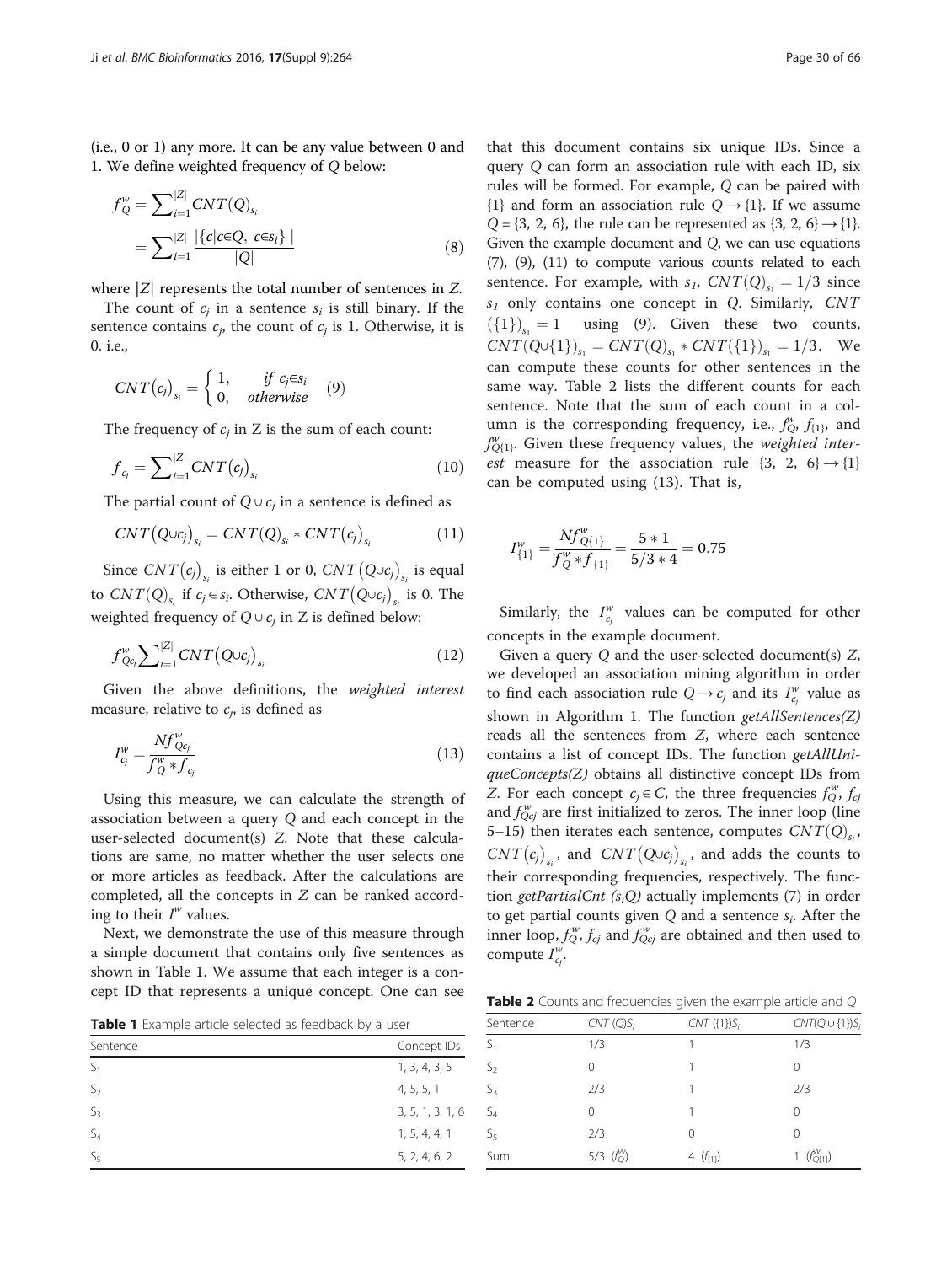**Algorithm 1 Association Mining Algorithm** 

**Input:** a query  $Q$ , user-selected document(s)  $Z$ **Output:** association rules with their  $I^W$  values

```
1: S(s_1, s_2, ... s_i, ... s_m) = \text{getAllSentences}(Z);2: C(c_1, c_2, \dots c_i, \dots c_n) = getAllUniqueConcepts(Z);
3: for each concept c_j \in C, do
           f_Q^W \leftarrow 0, f_{c_j} \leftarrow 0, f_{Qc_j}^W \leftarrow 0;<br>for each concept s_i \in S, do
4:5:
6:
                  CNT(Q)_{s_i} = getPartialCnt(s<sub>i</sub>, Q);
7:if c_j \in s_iCNT(c_i)_{s_i} = 1;8:
9:else
                          CNT(c_j)_{s_i} = 0;10:CNT(Q \cup c_j)_{s_i} = CNT(Q)_{s_i} * CNT(c_j)_{s_i};11:f_{Q}^{w}+= CNT(Q)<sub>S<sub>i</sub></sub>;<br>
f_{c_j}+= CNT(c<sub>j</sub>)<sub>S<sub>i</sub></sub>;<br>
f_{Q_{c_j}}^{w}+= CNT(Q U c<sub>j</sub>)<sub>S<sub>i</sub>;</sub>
12:13:
14:15:
            I_{c_j}^w = \frac{N f_{Q_{c_j}}^w}{f_Q^w * f_{c_j}};16:
             output association rule Q \rightarrow c_i and I_{c_i}^w;
17:
18: end for
```
After the  $I_{c_j}^w$  value for each concept is obtained, all the concepts are ranked according to their  $I^w_{c_j}$  values. The top k concepts form a k-profile,  $P_k^Z$ , to represent the user's intention, which is obtained from the userselected document(s) Z. We use the same procedure to obtain a k-profile for each document in the whole collection of documents D. The k-profile for a document  $d_i$ , called  $P_k^{d_i}$ , represents the relevance of the document to the query Q.

#### Next-round search and ranking

Since the user-selected document(s)  $Z$  generally contains more complete information about the user's intention than Q,  $P_k^{\overline{Z}}$  is used for the next-round search and ranking. Specifically, the similarity between  $P_k^Z$  and  $P_k^{d_i}$  for each document is computed and the document with a higher similarity value will be ranked higher.

To find the similarity between two rank lists  $P_k^Z$  and  $P_k^{d_i}$ , a rank-based similarity measure is needed. After examining various similarity measures in the literature, we finally choose a rank similarity measure called *rank* biased overlap (RBO) [\[36](#page-11-0)] because it has a couple of important features suitable for this study. First, it is topweighted, placing greater emphasis on concepts ranked higher, and lesser emphasis on concepts ranked lower. Second, RBO can handle incomplete rankings, where a concept appearing in one rank list may not appear in the other. Third, the measure does not assign a cutoff depth  $k$  and the similarity results are consistent for whatever depth is available.

Let  $P_{depth}^Z$  and  $P_{depth}^{d_i}$  represent profiles derived from Z and  $d_i$ , respectively, at a depth between 1 and  $k$ . That is, these two lists include the top *depth* concepts from  $P_k^Z$ and  $P_k^{d_i}$ , respectively. In the context of this study, RBO is defined as

$$
RBO_{Z,d_i} = (1-\phi) \sum\nolimits_{depth=1}^{k} \frac{\left| P_{depth}^Z \cap P_{depth}^d \right|}{depth} \right)
$$
\n
$$
(14)
$$

where  $\left| P_{depth}^Z \cap P_{depth}^d \right|$ is the size of the *overlap* of lists  $P_{depth}^Z$  and  $P_{depth}^{\{d_i\}}$ , while  $\left|P_{depth}^Z \cap P_{depth}^{\{d_i\}}\right|$  $\left| \frac{depth}{ }$  represents the *agreement* of the two lists. The parameter  $0 < \phi < 1$ determines how deep the decline in weights: the smaller φ, the more top-weighted is the measure.  $1 - φ$  is a normalization factor that maps the value of RBO into the range [0:1]. One can see that RBO essentially computes a weighted average of agreement across depths, where the weights decay geometrically with depth. In this study, we set  $\phi = 0.9$ , a typical choice.

To demonstrate the use of (14) in the context of this study, we assume  $k = 5$  and two lists of ranked concepts  $P_k^Z = \{2, 3, 1, 6, 8\}$  and  $P_k^{d_i} = \{2, 1, 4, 3, 5\}$ . Again, an integer represents a unique consent and the rank order integer represents a unique concept and the rank order of the concepts in each list is from left to right. Table 3 gives the calculation of  $RBO_{Z,d_i}$  step by step.

We use (14) to compute the similarity between  $P_k^Z$  and  $P_k^{d_i}$  for each document. All the documents are then reranked according to their RBO values.

#### Mechnism for keeping user-selected documents

Due to content variations of documents and the subjective nature of relevance, some user-selected documents (as relevance feedback) in the current-round search may not be in the top results any more in the next-round search

**Table 3** Step-by-step calculation of  $RBO_{Z,d_i}$  given  $P_k^Z = \{2, 3, 1, 6, 8\}$ and  $P_k^{d_i} = \{2, 1, 4, 3, 5\}$ 

| Depth               | $P_{depth}^{Z} \cap P_{depth}^{d_i}$ | $P_{depth}^\angle \cap P$<br>depth                        | $\varphi^{depth-1} \frac{ P^Z_{depth} \cap P^{\hat{d}_i}_{depth}}{$ |
|---------------------|--------------------------------------|-----------------------------------------------------------|---------------------------------------------------------------------|
|                     |                                      | $1/1 = 1$                                                 | $(0.9)^{0} \times 1 = 1$                                            |
| $\mathcal{P}$       |                                      | $1/2 = 0.5$                                               | $(0.9)^1 \times 0.5 = 0.45$                                         |
| $\mathcal{R}$       | 2                                    | $2/3 = 0.67$                                              | $(0.9)^2 \times 0.67 = 0.54$                                        |
| $\overline{4}$      | Β                                    | $3/4 = 0.75$                                              | $(0.9)^3 \times 0.75 = 0.55$                                        |
| 5                   | ζ                                    | $3/5 = 0.6$                                               | $(0.9)^4 \times 0.6 = 0.39$                                         |
| RBO <sub>Z.d.</sub> |                                      | $(1 - 0.9) \times (1 + 0.45 + 0.54 + 0.55 + 0.39) = 0.29$ |                                                                     |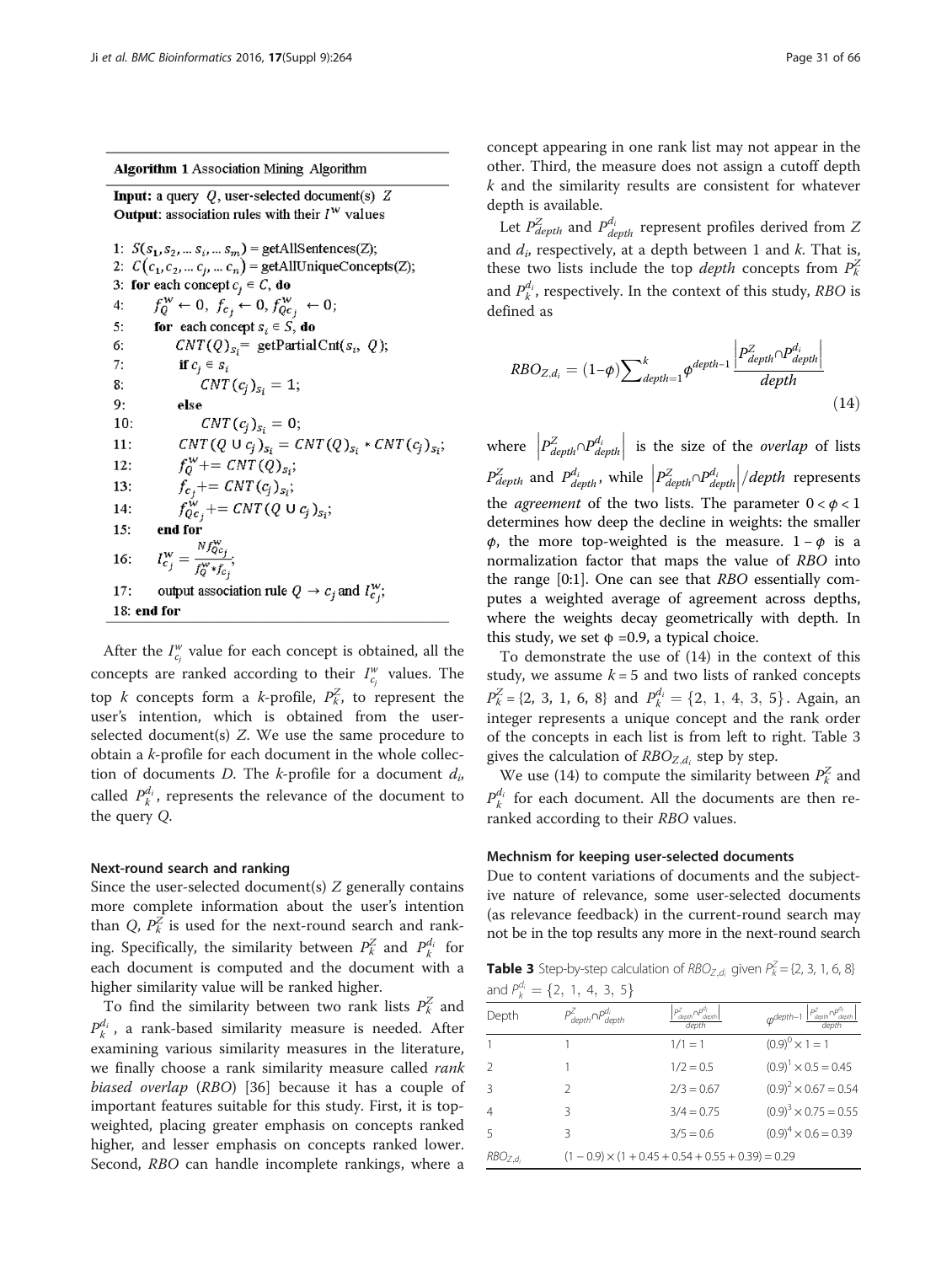using the above relevance-based search methodology. A mechanism is developed to keep the user-selected documents in the top results of the next-round search.

Let  $\chi$  represent the top documents of the currentround search a user would like to review. Its value can be set by the user. Let  $r$  represent the user-selected relevant documents among  $\chi$  in the current-round search. Let  $\xi$  represent the documents that belong to r but not in  $\chi'$  of the next-round search results obtained using the relevance-based search methodology. That is,  $\xi \subset r$  and ξ  $\cap$   $\chi'$  =  $\emptyset$ . We use the documents in ξ to replace the last |ξ| number of documents that do not belong to r in  $\chi'$  of the next-round search results. The mechanism is demonstrated using the following example.

Assume that  $\chi = \{d_1, d_2, d_3, d_4, d_5, d_6, d_7, d_8, d_9, d_{10}\},\$ where the documents in bold are selected by a user as relevance feedback. That is,  $r = \{d_2, d_4, d_5, d_9\}$ . The order from left to right represents the ranked order of the documents. Assume that the ranked top documents of the next-round search results are  $\chi^{'} = \{d_2, d_{13}, d_{11}, d_7, d_{14}, d_1,$  $d_{10}$ ,  $d_3$ ,  $d_5$ ,  $d_{12}$ ). One can find that two documents belong to r but are not in  $\chi'$  any more (i.e.,  $\xi = \{d_4, d_9\}$ ). The replacement process starts from the last document in  $\chi'$ and ξ. That is,  $d_{12}$  is replaced by d<sub>9</sub>. As  $d_5$  r,  $d_5$  is skipped and not replaced. Next,  $d_3$  is replaced by  $d_4$ . Hence, the adjusted next-round top documents are  $\chi^2 = \{d_2, d_3\}$  $d_{13}$ ,  $d_{11}$ ,  $d_{7}$ ,  $d_{14}$ ,  $d_{10}$ ,  $d_{40}$ ,  $d_{5}$ ,  $d_{9}$ }, which are returned to the user. The mechanism, on the one hand, keeps the userselected documents in the top list a user is willing to view. On the other hand, it makes sure that the documents at lower rank positions are replaced since the documents ranked higher are more likely to be new relevant documents. Please note that the user can do several rounds of relevance feedback until his/her information needs are satisfied or he/she simply wants to quit.

#### Results

#### Experiment data

The Genomics data from TREC 2006 Genomics Track [[37\]](#page-11-0) were used to test the effectiveness of our proposed relevance feedback system in this study. The track collected 162,259 full-text documents and 28 topics expressed as questions. These topics were classified into four categories of information needs: 1) information describing the role(s) of one or more genes involved in a given disease; 2) information describing the role of a gene in a specific biological process; 3) information describing interactions (e.g., promote, suppress, inhibit, etc.) between two or more genes in the function of an organ or in a disease; and 4) information describing one or more mutations of a given gene and its biological impact. As the 162,259 full-text documents were too much data to perform an exhaustive expert evaluation regarding whether each document was relevant to each topic, the track created a much smaller separate pool for

each topic. Each pool included 1000 passages that were ranked high, relative to a particular topic, by the systems from various research groups involved in the track. These pools of passages were judged by experts invited by the track, where passages were extracted from various documents. The degree of relevance between each topic and a passage was classified by the related expert into three categories: "NOT", "POSSIBLY", and "DEFINITELY". A document was considered to be relative to a topic if one or more of its passages were either "POSSIBLY" or "DEFIN-ITELY" relevant to the topic based on the judge of an expert. Since, in many cases, more than one passage belongs to the same document, the number of documents in each pool is less than 1000. Each pool generally contains from 300 to 700 documents. The number of documents relevant to each topic was from 0 to 234.

Note that the documents were provided as html files by the track. We first preprocessed the original html files by removing all the html tags in them and converted them into text files. These text files were then sent to UMLS servers in order to get the MetaMap files that contained the mapped biomedical concepts. In addition, we also did a simple processing of the selected topics by removing the stop words, punctuation, and so further before they were sent to UMLS servers.

#### Experiment results

Given the gold standard provided by the TREC 2006 Genomics Track, no documents were found to be relevant to 2 out of the 28 topics. The rest 26 topics were utilized for the initial search in the experiments. We assume that users are willing to review top 10 or 20 results and select all the relevant documents in the top 10 or 20 as relevance feedback for the next-round search. Among the initial search results, it was found that there were one or more relevant documents for 17 out of the 26 topics in the top 10, while two more topics obtained non-zero relevant documents in the top 20. Table [4](#page-8-0) presents the number of relevant documents that were in the top 10 and 20 of the initial,  $2<sup>nd</sup>$ -round, and  $3<sup>rd</sup>$ round search results when  $k$  is 30. For topic 14 and 18, no relevant documents were found in top 10, while one relevant document was found in top 20 in the initial search. One can see that, in general, relevance feedback does improve the search results even though its effectiveness is varied for different topics. The experiment results also indicate that relevance feedback has higher impact on the  $2<sup>nd</sup>$ -round search than the  $3<sup>rd</sup>$ -round search. Please note that the table only provides the number of relevant documents without showing the specific rank of each relevant document. For some topics, even though the numbers of returned relevant documents are same (either from initial to  $2<sup>nd</sup>$ -round search or from  $2<sup>nd</sup>$ -round to  $3<sup>rd</sup>$ round), the specific ranks can be different. For example,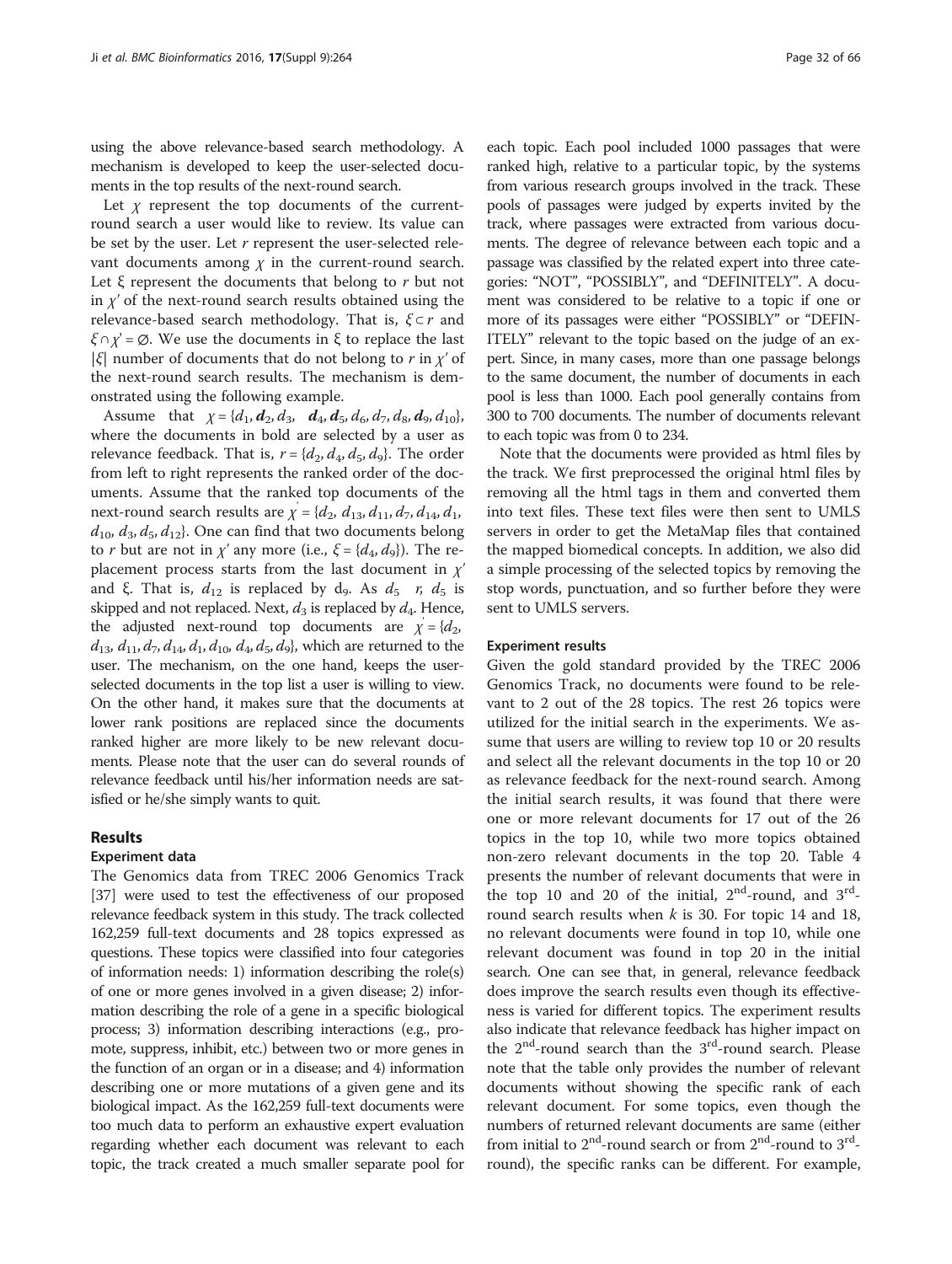top 10 results include two relevant documents in both 2<sup>nd</sup>-round and 3<sup>rd</sup>-round search for topic 2. We checked more details of the results and found that the ranks of the two relevant documents in the  $2<sup>nd</sup>$ -round search were "1,  $4$ ", while their ranks in the  $3<sup>rd</sup>$ -round became "1, 2". In this case, Therefore, the relevance feedback did result in improvement from the  $2^{nd}$ -round search to the  $3^{rd}$ -round search for topic 3, even though the improvement is moderate.

The mean average precision (MAP) at 10 and 20 for the initial,  $2<sup>nd</sup>$ -round, and  $3<sup>rd</sup>$ -round search results were computed and included in the last row of Table 4. Average precision (AP) is the average of precision values at all ranks where relevant documents are found. MAP for a set of queries is the mean of the average precision scores for each query. It is a standard single-number measure for comparing literature search algorithms. Both MAP@10 and MAP@20 indicate BiomedSearch can significantly improve search performance, especially from initial to  $2<sup>nd</sup>$ round search.

We investigated how the parameter  $k$  affected the search results. Since  $k$  is only used after receiving a user's relevance feedback in order to form k-profiles for the feedback and each document (see Section III.C), it does not affect the initial search results. We checked the MAP@10 and MAP@20 for both 2<sup>nd</sup>-round and 3<sup>rd</sup>round search when  $k$  takes different values (Table 5). The results indicate that the performance of the proposed relevance feedback system is relatively poor when **Table 5** MAP@10 and MAP@20 for  $2^{nd}$ -round and  $3^{rd}$ -round search when k takes different values

|        |                 | $k = 10$ | $k = 20$ | $k = 30$ | $k = 40$ | $k = 50$ |  |  |  |
|--------|-----------------|----------|----------|----------|----------|----------|--|--|--|
| MAP@10 | $2^{nd}$        | 0.807    | 0.827    | 0.842    | 0.813    | 0.806    |  |  |  |
|        | 3 <sub>rd</sub> | 0.816    | 0.840    | 0.866    | 0.824    | 0.812    |  |  |  |
| MAP@20 | $2^{nd}$        | 0.703    | 0.708    | 0.728    | 0.715    | 0.703    |  |  |  |
|        | 3 <sub>rd</sub> | 0.717    | 0.719    | 0.731    | 0.721    | 0.716    |  |  |  |

 $k$  is too small or too big. The reason behind this is that, if  $k$  is too small, some important concepts may not be included in the k-profiles, which causes poor performance as the re-ranking is based on those k-profiles. Similarly, if  $k$  is too high, some concepts that are not relevant to the search topic may be included in the kprofiles, which also causes poor performance. Table 5 indicates that 20 or 30 represents a proper value for k.

To get a more in-depth understanding of the effect of k, we randomly chose a topic with moderate number of relevant documents and checked the ranks of all these relevant documents when  $k$  takes different values. Topic 4 had totally eight relevant documents and was randomly chosen for this experiment. As relevance feedback exhibits relatively high impact on the 2<sup>nd</sup>-round search, we provide the ranks of all the eight documents relevant to topic 4 when  $k$  takes different values in Table 6. Each document ID is the PMID (unique identifier used in PubMed) that was designated by Highwire Press from which all the documents were obtained by the track. One can see that, if  $k$  is small, the variation of the ranks is more significant. When  $k$  becomes bigger, the ranks are more consistent. If k is too big (e.g.,  $k = 50$ ), the performance of the system becomes a little bit worse. Another interesting observation is that, when  $k$  takes 30, 40 or 50, almost all documents are ranked high except the last one in the table (i.e, the document 15452128). This implies that the k-profile for the last document is quite different from those for the other documents. This situation is possible since, in some exceptional conditions, a

Table 6 Specific ranks of the documents relevant to topic 4 in the  $2^{nd}$ -round search when k takes different values

| Document ID | Ranks of the Documents Relevant to Topic 4 |               |          |          |               |  |
|-------------|--------------------------------------------|---------------|----------|----------|---------------|--|
|             | $k = 10$                                   | $k = 20$      | $k = 30$ | $k = 40$ | $k = 50$      |  |
| 15003956    |                                            |               |          |          |               |  |
| 1528178     | $\mathcal{P}$                              | $\mathcal{P}$ | 2        | 2        | $\mathcal{P}$ |  |
| 9302273     | 4                                          | 5             | 4        | 4        | 4             |  |
| 12867662    | 6                                          | 3             | 6        | 6        | 6             |  |
| 9328480     | 7                                          | 14            | 7        | 8        | 8             |  |
| 9700208     | 11                                         | 10            | 10       | 10       | 11            |  |
| 9516475     | 96                                         | 111           | 24       | 24       | 25            |  |
| 15452128    | 173                                        | 192           | 174      | 174      | 176           |  |

<span id="page-8-0"></span>Table 4 Number of relevant documents in top 10 and 20 for each topic in the initial,  $2^{nd}$ -round, and  $3^{rd}$ -round search ( $k = 30$ ) Topic ID Top 10 results Top 20 results

1 7 10 10 14 20 20 2 1 2 1 2 4 4 3 4 7 8 8 13 14 4 1 6 6 1 6 7 5 122122 6 5 5 5 12 13 13 7 10 10 10 18 19 19 8 6 6 6 10 11 12 12 1 2 2 2 3 3 13 1 1 1 2 2 2 14 0 N/A N/A 1 2 2 15 9 10 10 19 20 20 16 3 3 3 6 8 9 17 2 3 3 2 4 4 18 0 N/A N/A 1 2 2 19 6 9 9 12 19 20 MAP 0.605 0.842 0.866 0.467 0.728 0.731

Initial 2<sup>nd</sup> 3<sup>rd</sup> Initial 2<sup>nd</sup> 3<sup>rd</sup>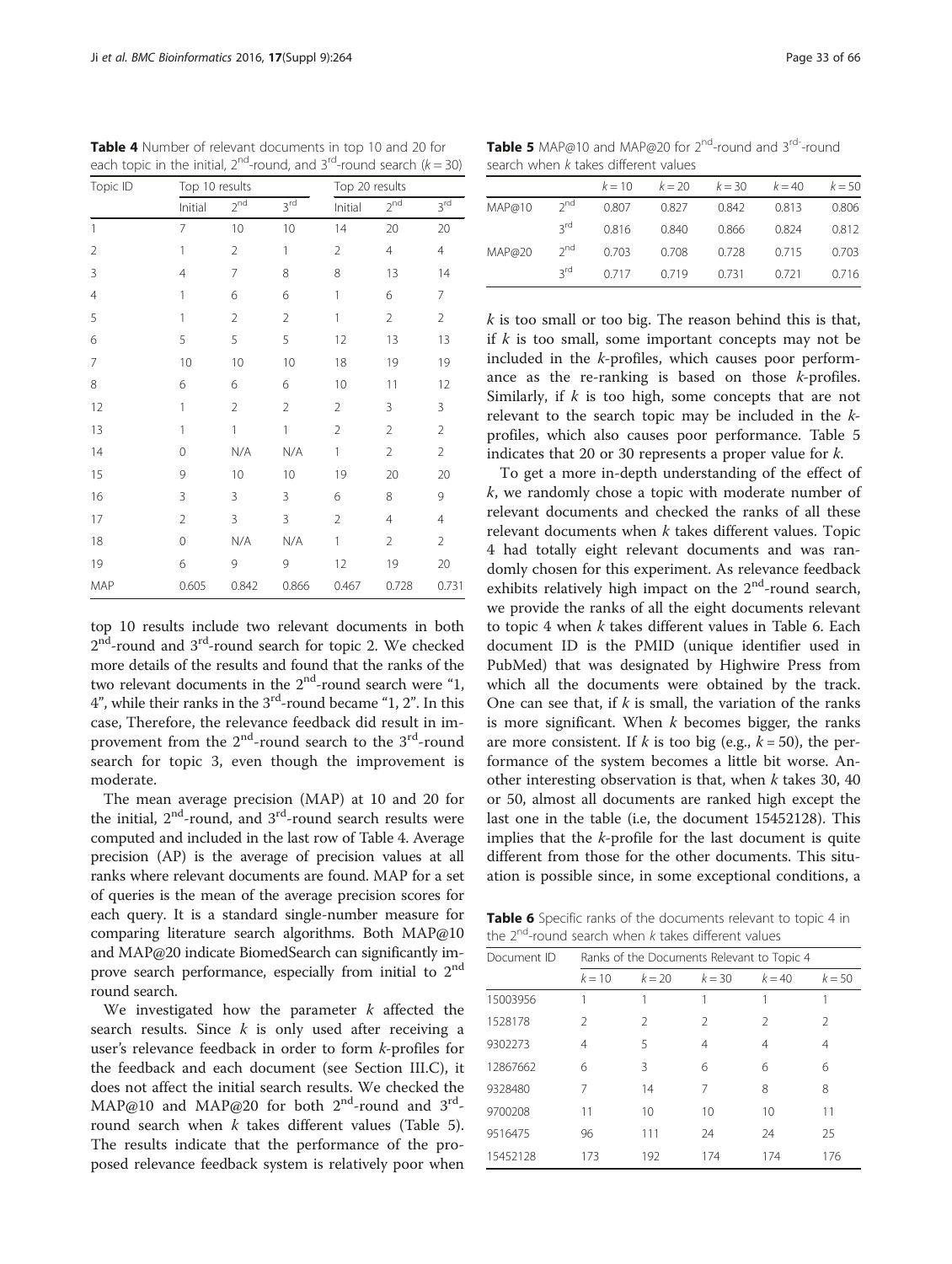topic can be discussed in a paper from a different field. Please note that, if one passage extracted from a document is considered to be relevant to a topic by a judge from the 2006 Genomics Track, the whole document will be considered to be relevant.

In the experiments presented above, a document was considered to be relevant to a topic if at least one of its passages exhibited either "POSSIBLY" or "DEFINITELY" relevance to the topic. As relevance feedback relies on users' effective selection of relevant documents as feedback, different gold standards may affect the experiment results. We examined the experiment results when the gold standard only included those documents in which at least one passage exhibited "DEFINITELY" relevance. We call these documents highly relevant documents. With this new gold standard, no relevant documents were found for 5 out of the 28 topics. For the rest 23 topics, the initial search failed to find any relevant documents in top 20 for 4 topics. Table 7 presents the number of relevant documents in top 10 and 20 for each of the 19 topics in the initial,  $2<sup>nd</sup>$ -round, and  $3<sup>rd</sup>$ round search using highly relevant documents as gold standard. The table also includes the MAP@10 and MAP@20 for each round of search. By comparing Table [4](#page-8-0) and Table 7, one can see that the performance was improved for all rounds of search if only highly relevant documents were used as gold standard.

Table 7 Number of relevant documents in top 10 and 20 for each topic in the initial,  $2^{nd}$ -round, and  $3^{rd}$ -round search using highly relevant documents as gold standard  $(k = 30)$ 

| Topic ID       | Top 10 results |                 |                 |                | Top 20 results  |                 |  |
|----------------|----------------|-----------------|-----------------|----------------|-----------------|-----------------|--|
|                | Initial        | 2 <sup>nd</sup> | 3 <sup>rd</sup> | Initial        | 2 <sup>nd</sup> | 3 <sup>rd</sup> |  |
| 1              | 7              | 10              | 10              | 14             | 20              | 20              |  |
| $\overline{2}$ | 1              | $\overline{2}$  | $\overline{2}$  | $\overline{2}$ | 4               | $\overline{4}$  |  |
| 3              | $\overline{4}$ | 7               | 8               | 8              | 13              | 14              |  |
| $\overline{4}$ | 1              | 6               | 6               | 1              | 6               | 7               |  |
| 5              | 1              | $\overline{2}$  | $\overline{2}$  | 1              | $\overline{2}$  | $\overline{2}$  |  |
| 6              | 5              | 5               | 5               | 12             | 13              | 13              |  |
| $\overline{7}$ | $10$           | 10              | 10              | 18             | 19              | 19              |  |
| 8              | 6              | 6               | 6               | 10             | 11              | 12              |  |
| 12             | 1              | $\overline{2}$  | $\overline{2}$  | 1              | 3               | 3               |  |
| 13             | 1              | 1               | $\mathbf{1}$    | $\overline{2}$ | $\overline{2}$  | $\overline{2}$  |  |
| 14             | 0              | N/A             | N/A             | 1              | $\overline{2}$  | $\overline{2}$  |  |
| 15             | 9              | 10              | 10              | 19             | 20              | 20              |  |
| 16             | 3              | 3               | 3               | 6              | 8               | 9               |  |
| 17             | $\overline{2}$ | 3               | 3               | $\overline{2}$ | 4               | $\overline{4}$  |  |
| 18             | $\mathbf 0$    | N/A             | N/A             | 1              | $\overline{2}$  | $\overline{2}$  |  |
| 19             | 6              | 9               | 9               | 12             | 19              | 20              |  |
| MAP            | 0.605          | 0.842           | 0.866           | 0.467          | 0.728           | 0.731           |  |

#### **Discussions**

In BiomedSearch, association mining techniques are used to find the top  $k$  concepts that are statistically associated with a given query from the user-selected document(s) (as relevance feedback). These top  $k$  concepts include more extensive information about a user's query intention. From this perspective, association mining functions as query extension. Experiment results indicate that this approach can effectively improve the search performance. We believe that BiomedSearch would be even more useful when a user is not sure about what he/she wants or has difficulty in finding the correct keywords to represent his/her intention.

BiomedSearch supports binary relevance feedback. That is, users only need to indicate whether a document is relevant or not for a query. RefMed [\[10\]](#page-10-0) proposed by Yu et al. is a multi-level relevance feedback system which requires more accurate information about users' feedback, but, at the same time, puts more burdens on users. States et al. developed a prototype of an implicit relevance feedback where feedback is inferred from users' search behaviors without users' explicit inputs [\[14](#page-10-0)]. The effectiveness of this type of system is often user-dependent as different users have different search habits. Our approach is a balance between these two systems. Due to lack of relevant information (e.g. users' behavioral information), our system is not directly comparable with the two systems using the TREC 2006 Genomics data.

BiomedSearch was tested against the gold standard provided by the TREC 2006 Genomics Track. However, when the gold standard was established, each passage extracted from the documents in each pool was only evaluated by one judge. Hence, the standard is subjective and personrelated. The track examined the agreement between judges by randomly selecting a total of six topics for judgement in duplicate. The results indicated that, for one of the six topics, the agreement was very low (with a kappa statistic value of 0.028) since "one judge interpreted relevance to the question very broadly and the other very narrowly [\[37](#page-11-0)]". For the other five topics, the kappa statistic indicated "good" instead of "excellent" inter-rate agreement, with a kappa statistic value of 0.60. This weakness of the gold standard provides another potential explanation about the outliner ((i.e, the document 15452128)) presented in Table [6](#page-8-0) since the document might not be actually relevant to the topic if it was judged by other biomedical professionals.

BiomedSearch relies on UMLS's reliability and its effectiveness in breaking sentences into phrases and mapping them to standard biomedical concepts. Fortunately, UMLS is well maintained and consistently updated by NLM. NLM not only provides a cluster of servers and related software packages and interfaces to support UMLS mapping but also offers lexical and text tools to manage lexical variations and index raw text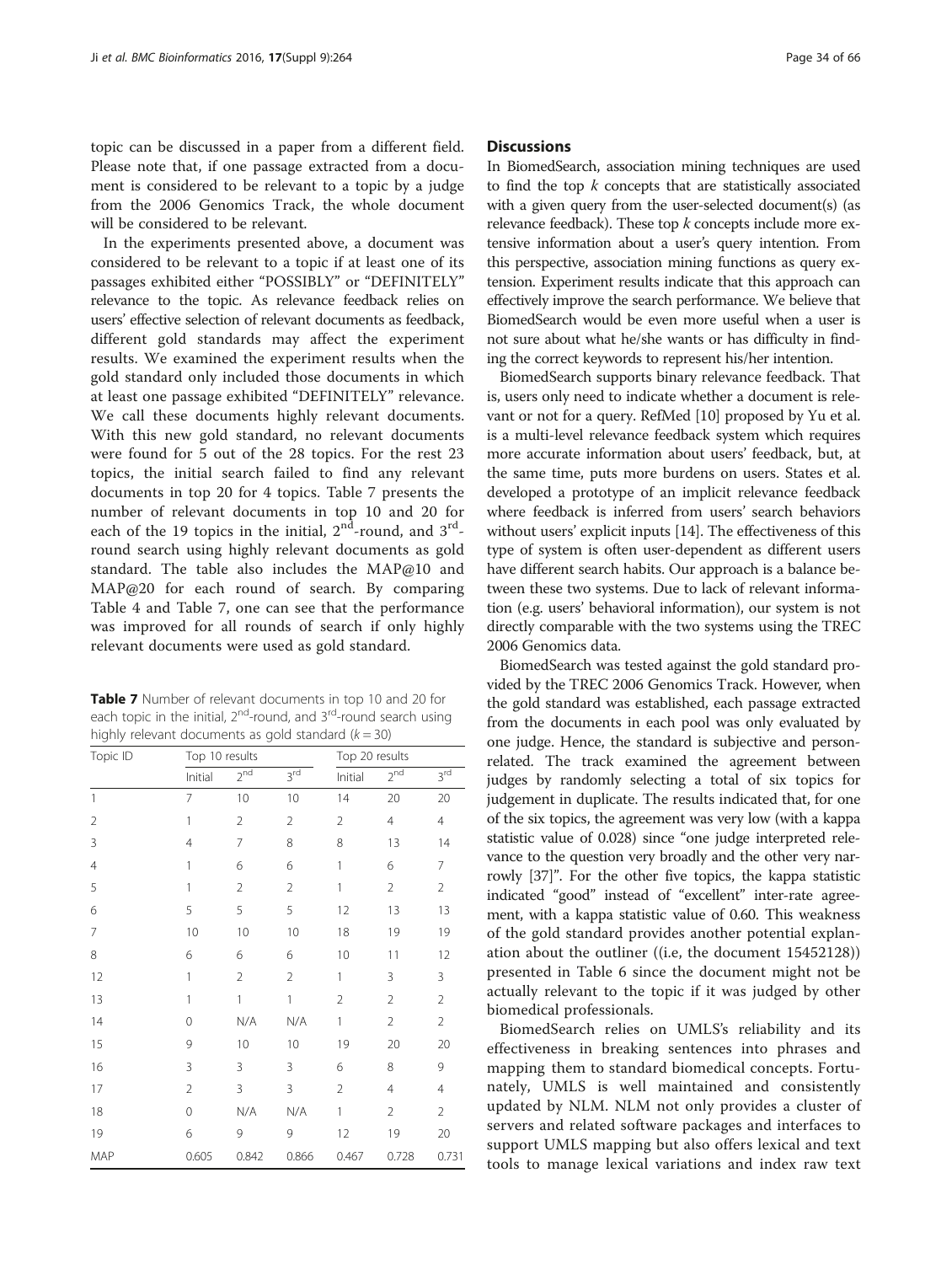<span id="page-10-0"></span>files. Using these tools to pre-process the text files (e.g., removing genitive, stop words, etc.) can potentially improve the mapping results. This needs further investigation and represents our future work.

### Conclusions

We have developed a UMLS-based relevance feedback system for biomedical literature search. UMLS Metathesaurus was utilized to map text files to standard biomedical concepts. We employed association mining techniques to construct a k-profile from a user's relevance feedback in order to represent the user's intention for future searches. The profile contains the top  $k$  concepts that are associated with the user's query. To find the strength of association between the query and each concept, we proposed a weighted interest measure which supports partial matching between the query and each sentence in a document. Preliminary experiment results indicated that BiomedSearch could effectively utilize users' feedback and improve search performance. We also tested the parameter  $k$  and found that 20 or 30 seemed to be a proper value.

#### Acknowledgment

This work was supported by Gonzaga University under a research grant. We want to thank National Library of Medicine for allowing us to use its UMLS sources and services. We also thank the TREC 2006 Genomics Track for sharing its Genomics data.

#### Declarations

Publication of this article was funded by School of Engineering and Applied Science at Gonzaga University, Spokane, Washington, USA. This article has been published as part of BMC Bioinformatics Vol 17 Suppl 9 2016: Selected articles from the IEEE International Conference on Bioinformatics and Biomedicine 2015: genomics. The full contents of the supplement are available online at [http://bmcbioinformatics.biomedcentral.](http://bmcbioinformatics.biomedcentral.com/articles/supplements/volume-17-supplement-9) [com/articles/supplements/volume-17-supplement-9.](http://bmcbioinformatics.biomedcentral.com/articles/supplements/volume-17-supplement-9)

#### Authors' contributions

YJ and HY conceived the original research idea of this article. All authors were involved in discussions about the detailed design of the system and experiments. YJ implemented the system, performed the experiments, and wrote the first draft of the article. JT, PD and RMM helped interpret the biomedical data and analyze the experiment results. YJ, HY and JT reviewed and finalized the article. All authors read and approved the final manuscript.

#### Competing interests

The authors declare that they have no competing interests.

#### Author details

<sup>1</sup>Department of Electrical and Computer Engineering, Gonzaga University, Spokane, WA, USA. <sup>2</sup>Department of Electrical and Computer Engineering, Wayne State University, Detroit, MI, USA. <sup>3</sup> Frontier Behavioral Health, Spokane, WA, USA. <sup>4</sup>Department of Medicine, St. Mary Mercy Hospital, Livonia, MI, USA. <sup>5</sup>Research for The Critical Junctures Institute, Bellingham, WA, USA.

#### Published: 19 July 2016

#### References

- 1. National Center for Biotechnology Information. (2016). PubMed. Available: [http://www.ncbi.nlm.nih.gov/pubmed.](http://www.ncbi.nlm.nih.gov/pubmed) Access 11 June 2016.
- Horvath AR. From evidence to best practice in laboratory medicine. Clin Biochem Rev. 2013;34:47–60.
- 4. Murphy LS, Reinsch S, Najm WI, Dickerson VM, Seffinger MA, Adams A, et al. Searching biomedical databases on complementary medicine: the use of controlled vocabulary among authors, indexers and investigators. BMC Complement Altern Med. 2003;3:3.
- 5. Sneiderman CA, Demner-Fushman D, Fiszman M, Ide NC, Rindflesch TC. Knowledge-based methods to help clinicians find answers in MEDLINE. J Am Med Inform Assoc. 2007;14:772–80.
- 6. Lin Y, Li W, Chen K, Liu Y. A document clustering and ranking system for exploring MEDLINE citations. J Am Med Inform Assoc. 2007;14:651–61.
- 7. Yoo I, Song M. Biomedical ontologies and text mining for biomedicine and healthcare. J Comput Sci Eng. 2008;2:109–36.
- 8. Lu Z, Kim W, Wilbur WJ. Evaluating relevance ranking strategies for MEDLINE retrieval. J Am Med Inform Assoc. 2009;16:32–6.
- 9. Siadaty MS, Shu J, Knaus WA. Relemed: sentence-level search engine with relevance score for the MEDLINE database of biomedical articles. BMC Med Inform Decis Mak. 2007;7:1.
- 10. Yu H, Kim T, Oh J, Ko I, Kim S, Han WS. Enabling multi-level relevance feedback on PubMed by integrating rank learning into DBMS. BMC Bioinformatics. 2010;11 Suppl 2:S6.
- 11. Suomela BP, Andrade MA. Ranking the whole MEDLINE database according to a large training set using text indexing. BMC Bioinformatics. 2005;6:75.
- 12. Poulter GL, Rubin DL, Altman RB, Seoighe C. MScanner: a classifier for retrieving Medline citations. BMC Bioinformatics. 2008;9:108.
- 13. Salton G, Buckley C. Improving retrieval performance by relevance feedback. J Am Soc Inf Sci. 1990;41:288–97.
- 14. States DJ, Ade AS, Wright ZC, Bookvich AV, Athey BD. MiSearch adaptive pubMed search tool. Bioinformatics. 2009;25:974–6.
- 15. Myosho A, Nakano K, Yamada Y, Satou K. Semantic Classification of Nouns in UMLS Using Google Web IT 5-gram. In 20th International Conference on Genome Informatics. Yokohama Pacifico, Japan. 2009.
- 16. Morid MA, Fiszman M, Raja K, Jonnalagadda SR, Del Fiol G. Classification of clinically useful sentences in clinical evidence resources. J Biomed Inform. 2016;60:14-22.
- 17. Pratt W. Dynamic organization of search results using the UMLS. Proc AMIA Annu Fall Symp. 1997;480-4.
- 18. McKeown KR, Elhadad N, Hatzivassiloglou V. Leveraging a common representation for personalized search and summarization in a medical digital library. In Digital Libraries, 2003. Proceedings. 2003 Joint Conference on, 2003, pp. 159-170.
- 19. Muzaffar AW, Azam F, Qamar U. A relation extraction framework for biomedical text using hybrid feature set. Comput Math Methods Med. 2015;2015:910423.
- 20. Garcia Castro LJ, Berlanga R, Garcia A. In the pursuit of a semantic similarity metric based on UMLS annotations for articles in PubMed Central Open Access. J Biomed Inform. 2015;57:204–18.
- 21. Demner-Fushman D and Lin J. Answer extraction, semantic clustering, and extractive summarization for clinical question answering. Presented at the Proceedings of the 21st International Conference on Computational Linguistics and the 44th annual meeting of the Association for Computational Linguistics, Sydney, Australia, 2006.
- 22. Agrawal R, Srikant R. Fast algorithms for mining association rules. Presented at the Proceedings of the 20th International Conference on Very Large Databases, Santiago, Chile, 1994.
- 23. Geng L, Hamilton HJ. Interestingness Measures for Data Mining: A Survey. ACM Computing Surverys. 2006;38, Article No. 9.
- 24. Klosgen W. Explora: a multipattern and multistrategy discovery assistant. In: Fayyad UM, Piatetsky-Shapiro G, Smyth P, Uthurusamy R, editors. Advances in knowledge discovery and data mining. 1st ed. Cambridge, MA: MIT Press; 1996. p. 249–71.
- 25. Tan P-N, Steinbach M, Kumar V. Introduction to Data Mining. 2005.
- 26. Norén GN, Hopstadius J, Bate A, Star K, Edwards IR. Temporal pattern discovery in longitudinal electronic patient records. Data Min Knowl Disc. 2010;20:361–87.
- 27. Jin H, Chen J, He H, Williams G, Kelman C, O'Keefe C. Mining unexpected temporal associations: applications in detecting adverse drug reactions. IEEE Trans Inf Technol Biomed. 2008;12:488–500.
- 28. Sacchi L, Larizza C, Combi C, Bellazzi R. Data mining with Temporal Abstractions: learning rules from time series. Data Min Knowl Discov. 2007;15:217–47.